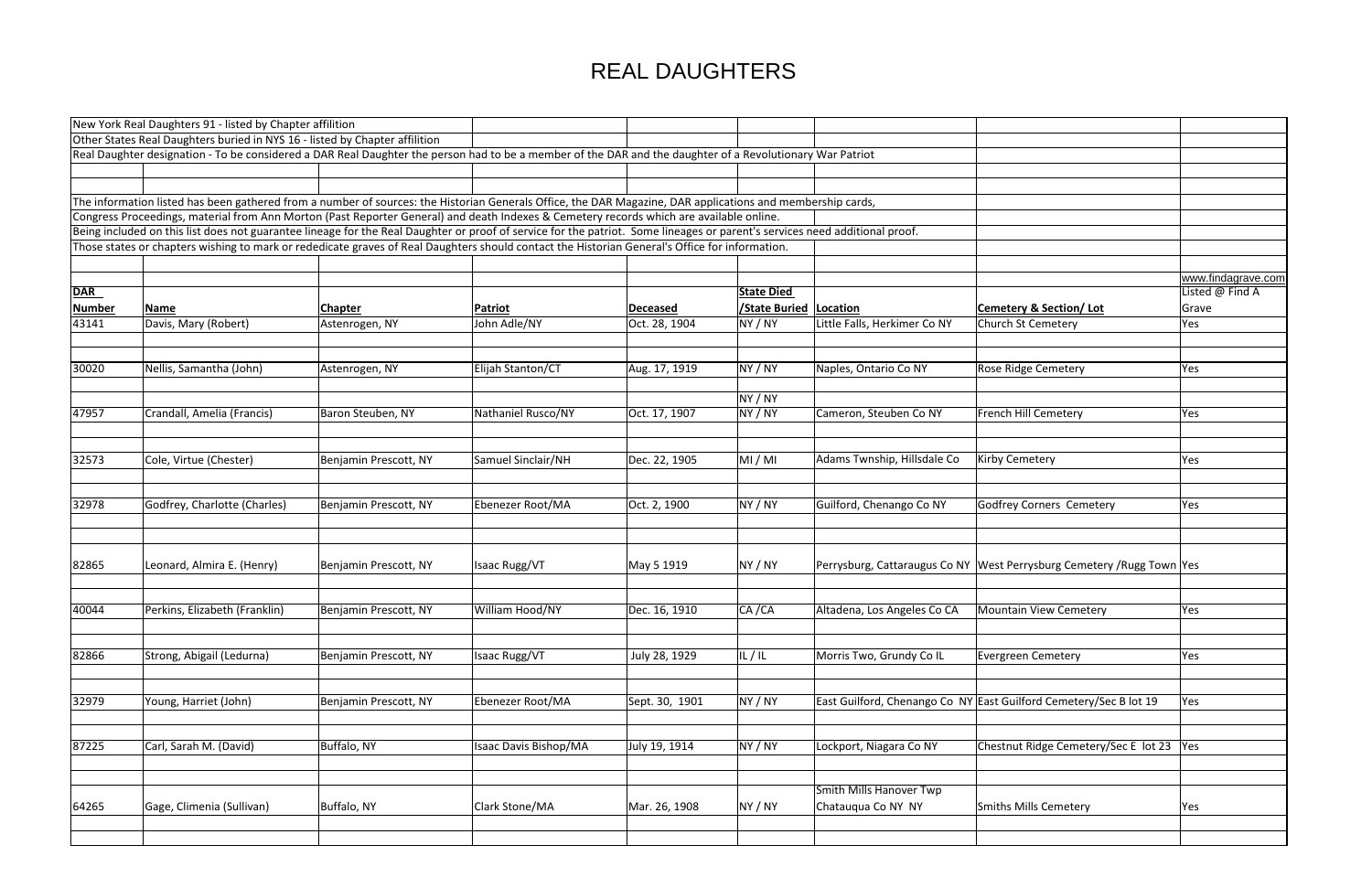| <b>DAR</b>    |                                 |                      |                         |                 | <b>State Died</b>    |                               |                                          | Listed @ Find A     |
|---------------|---------------------------------|----------------------|-------------------------|-----------------|----------------------|-------------------------------|------------------------------------------|---------------------|
| <b>Number</b> | <b>Name</b>                     | <b>Chapter</b>       | Patriot                 | <b>Deceased</b> | <b>/State Buried</b> | Location                      | Cemetery & Section/Lot                   | Grave               |
| 93277         | Jones, Elizabeth H. (Williston) | Buffalo, NY          | Noah Shearer/MA         | Aug. 6, 1912    | / NY                 | East Aurora, Erie Co NY       | Oakwood Cemetery                         | Yes                 |
|               |                                 |                      |                         |                 |                      |                               |                                          |                     |
|               |                                 |                      |                         |                 |                      |                               |                                          |                     |
|               |                                 |                      |                         |                 |                      | Fort Erie, Welland Co Ontario |                                          |                     |
| 60470         | Stanton, Martha A. (James)      | Buffalo, NY          | Benjamin Hardison/MA    | May 16, 1911    | NY/CAN               | CANada                        | <b>St Pauls Anglican Church Cemetery</b> | yes/no grave stone  |
|               |                                 |                      |                         |                 |                      |                               |                                          |                     |
|               |                                 |                      |                         |                 |                      |                               |                                          |                     |
| 17681         | Baldwin, Mary (Wilson)          | Camden, NY           | Peter Mower/NY          | Dec. 8, 1904    | NY / NY              | Camden, Onieda Co NY          | Forest Park Cemetery                     | Yes                 |
|               |                                 |                      |                         |                 |                      |                               |                                          |                     |
| 17031         | West, Harriet (Leonard)         | Camden, NY           | Benjamin Allen/CT       | Feb. 2, 1902    | NY / NY              | Lee, Onieda Co NY             | Lee State Rd Cemetery                    | Yes                 |
|               |                                 |                      |                         |                 |                      |                               |                                          |                     |
|               |                                 |                      |                         |                 |                      |                               |                                          |                     |
| 28179         | Lanterman, Julia A. (John)      | Cayuga, NY           | Ebenezer Brown/NY       | Jan. 24, 1901   | NY / NY              | Groton, Tompkins Co NY        | Groton Rural Cemetery / Sec I Lot 44     | Yes                 |
|               |                                 |                      |                         |                 |                      |                               |                                          |                     |
|               |                                 |                      |                         |                 |                      |                               |                                          |                     |
| 31659         | Moss, Emily (John)              | Cayuga, NY           | John Ingersoll/NY       | Mar. 3, 1909    | MA / NY              | <b>Tompkins Co NY</b>         | Grove Cemetery Lot 204-2 SWC             | Yes                 |
|               |                                 |                      |                         |                 |                      |                               |                                          |                     |
|               |                                 |                      |                         |                 |                      |                               |                                          |                     |
| 58455         | Bixby, Achsah (Titus)           | Chemung, NY          | Frederick Vaughan/CT    | Feb. 6, 1912    | NY / NY              | Big Flats, Chemung Co NY      | Big Flats Cemetery                       | Yes                 |
|               |                                 |                      |                         |                 |                      |                               |                                          |                     |
|               |                                 |                      |                         |                 |                      |                               |                                          |                     |
| 59389         | Hulbert, Mary J. (George)       | Chemung, NY          | Benjamin T. Woodward/NY | July 30, 1907   | NY / NY              | Elmira, Chemung Co NY         | <b>Woodlawn Cemetery</b>                 | Yes                 |
|               |                                 |                      |                         |                 |                      |                               |                                          |                     |
| 9789          | Morse, Anna (Oliver)            | Cherry Valley, NY    | Jerome Clark/CT         | Jan. 6, 1898    | NY / NY              | Cherry Valley, Otsego Co NY   | <b>Cherry Valley Cemetery</b>            | Yes                 |
|               |                                 |                      |                         |                 |                      |                               |                                          |                     |
|               |                                 |                      |                         |                 |                      |                               |                                          |                     |
|               |                                 |                      |                         |                 |                      |                               | Maple Hill Cemetery/old grounds Lot      |                     |
| 48708         | Gilbert, Harriet E. (Oliver)    | Deborah Champion, NY | Justus Holley/MA        | Dec. 31, 1908   | VT / VT              | Dorset, Bennington Co VT      | $ 35 \frac{1}{2} $                       | Yes                 |
|               |                                 |                      |                         |                 |                      |                               |                                          |                     |
|               |                                 |                      |                         |                 |                      |                               |                                          |                     |
| 36920         | Pierce, Lucinda (John)          | Deborah Champion, NY | James Dawson/MA         | Sept. 30 1901   | NY / NY              | Henderson, Jefferson Co NY    | Evergreen Cemetery                       | Yes                 |
|               |                                 |                      |                         |                 |                      |                               |                                          |                     |
|               |                                 |                      |                         |                 |                      | Adams Center, Jeffercon Co    |                                          |                     |
| 36392         | Webb, Esther (Reuben)           | Deborah Champion, NY | William Webb/CT         | Mar. 16, 1905   | NY / NY              | <b>NY</b>                     | Union Cemetery                           | Yes                 |
|               |                                 |                      |                         |                 |                      |                               |                                          |                     |
|               |                                 |                      |                         |                 |                      |                               |                                          |                     |
| 24810         | Kelsey, Susanna (John)          | Deo-On-Go-Wa, NY     | Lysander Richardson/MA  | Feb. 25, 1902   | NY / NY              | Wheatland, Monroe Co NY       | Wheatland Baptist / Belcoda Cemetery Yes |                     |
|               |                                 |                      |                         |                 |                      |                               |                                          |                     |
|               |                                 |                      |                         |                 |                      |                               |                                          |                     |
| 32191         | Kinner, Betsy Jane (Albert)     | Deo-On-Go-Wa, NY     | Roswell Graham/NY       | Nov. 8, 1906    | NY / NY              | Batavia, Genesee Co NY        | Old Batavia Cemetery Lot 252             | yes /no grave stone |
|               |                                 |                      |                         |                 |                      |                               |                                          |                     |
|               |                                 |                      |                         |                 |                      |                               |                                          |                     |
| 27338         | Russell, Miss Jane E.           | Deo-On-Ga-Wa, NY     | Isaac Russell/MA        | Apr. 22, 1901   | NY / NY              | Batavia, Genesee Co NY        | Old Batavia Cemetery                     | Yes                 |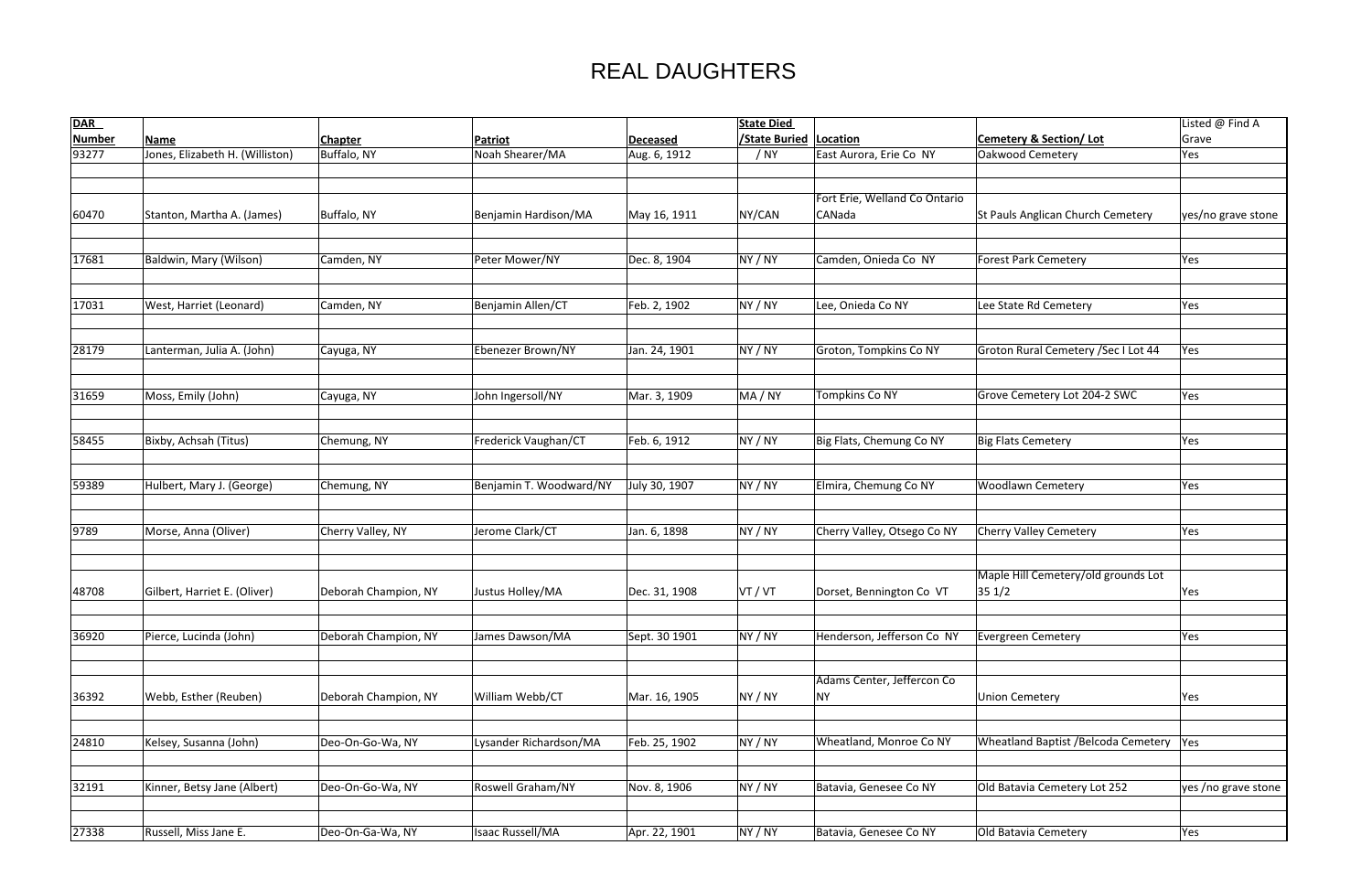| <b>DAR</b>    |                              |                                              |                                             |                 | <b>State Died</b>              |                                                          |                                         | Listed @ Find A     |
|---------------|------------------------------|----------------------------------------------|---------------------------------------------|-----------------|--------------------------------|----------------------------------------------------------|-----------------------------------------|---------------------|
| <b>Number</b> | <b>Name</b>                  | <b>Chapter</b>                               | <b>Patriot</b>                              | <b>Deceased</b> | <b>State Buried   Location</b> |                                                          | <b>Cemetery &amp; Section/Lot</b>       | Grave               |
| 17704         | Palmer, Harriet E. (Zeba)    | Fort Greene, NY                              | Roswell Saltonstall Palmer/CT Oct. 18, 1898 |                 | NY/CT                          | Stonington, New London Co CT Stonington Borough Cemetery |                                         | Yes                 |
|               |                              |                                              |                                             |                 |                                |                                                          |                                         |                     |
| 40563         | Rayner, Margaret (Isaac)     | Fort Greene, NY                              | Thomas Wood Rowland/NY                      | Oct. 4, 1908    | NY / NY                        | Setauket, Suffolk Co NY                                  | Setauket Methodist Church Cemetery      | Yes                 |
|               |                              |                                              |                                             |                 |                                |                                                          |                                         |                     |
| 12395         | Vincent, Polly (Rodman)      | Fort Stanwix, NY                             | Thomas Hubbard/CT                           | Jan. 20, 1899   | NY / NY                        | Gravesville, Herkimer Co NY                              | Gravesville Cemetery                    | Yes                 |
| 26963         | Street, Elizabeth (Alfred)   | Gansevoort, NY                               | Smith Weed/CT                               | Apr. 22, 1905   | NY / NY                        | Albany, Albany Co NY                                     | Albany Rural Cemetery/lot 37 #23        | Yes                 |
|               |                              |                                              |                                             |                 |                                |                                                          |                                         |                     |
| 21165         | Ford, Angeline (Albert)      | Gen. Nicholas Herkimer NY                    | David Bensley/RI                            | Mar. 1907       | NY / NY                        | Lima, Livingston Co NY                                   | Oak Ridge Cemetery/row 6 #2             | Yes                 |
| 17716         | Gray, Elizabeth (Charles)    | Gen. Nicholas Herkimer NY                    | Jacob W. Petrie/NY                          | May 11, 1898    | NY / NY                        | Herkimer, Herkimer Co NY                                 | Oak Hill Cemetery/lot 391, old grv1     | Yes /no grave stone |
| 25398         | Moyer, Anna (Henry)          | Gen. Nicholas Herkimer NY                    | John Taeger                                 | June 27, 1903   | NY / NY                        | Herkimer, Herkimer Co NY                                 | Oak Hill Cemetery/lot 716 old           | Yes /no grave stone |
| 30065         | Stevens, Sarah (Andrew)      | Gen. Nicholas Herkimer NY                    | Jacob Lentz/NY                              | Feb 1903        | NY?/                           | Millville, Orleans Co NY                                 | Millville Cemetery                      | Yes                 |
| 36953         | Van Dyke, Hannah (Cornelius) | Gen. Richard Montgomery, NYJohn Palmerton/NY |                                             | Oct. 23, 1903   | NY / NY                        | Broadalbin, Fulton Co NY                                 | Broadalbin-Mayfield Rural Cemetery      | Yes                 |
| 48731         | Paddock, Susan (James)       | Gen. William Floyd, NY                       | Jacob C. Edick/NY                           | Aug. 31, 1906   | NY / NY                        | Steuben, Oneida Co NY                                    | North Steuben Cemetery                  | yes /photo request  |
| 35448         | Ferguson, Rachel (Elias)     | Hendrick Hudson, NY                          | John Elting/NY                              | Apr. 17, 1901   | NY / NY                        | Greenport, Columbia Co NY                                | Mt Pleasant Reformed Church<br>Cemetery | Yes                 |
| 26978         | Whitbeck, Mary R. (John)     | Hendrick Hudson, NY                          | Caleb Thomas/NY                             | Dec. 19, 1906   | NY / NY                        | Hudson, Columbia Co NY                                   | Cedar Park Cemetery, lot 48 - 5G        | Yes                 |
| 47999         | Campbell, Miss Cynthia Ann   | Irondequoit, NY                              | Isaac Campbell/CT                           | May 5, 1908     | NY / NY                        | Rochester, Monroe Co NY                                  | Mt Hope Cemetery/Section D lot 164      | Yes                 |
| 48000         | Carpenter, Miss Corinthia    | Irondequoit, NY                              | Joseph Carpenter/CT                         | Nov. 14, 1914   | NY / NY                        | Lancaster, Erie Co NY                                    | <b>Lancaster Rural Cemetery</b>         | Yes                 |
| 38178         | Dusenbury, Almira (Henry)    | Irondequoit, NY                              | Lemuel Monroe/MA                            | Jan. 16, 1903   | NY / NY                        | Bristol Center, Ontario Co NY                            | Evergreen Cemetery                      | Yes                 |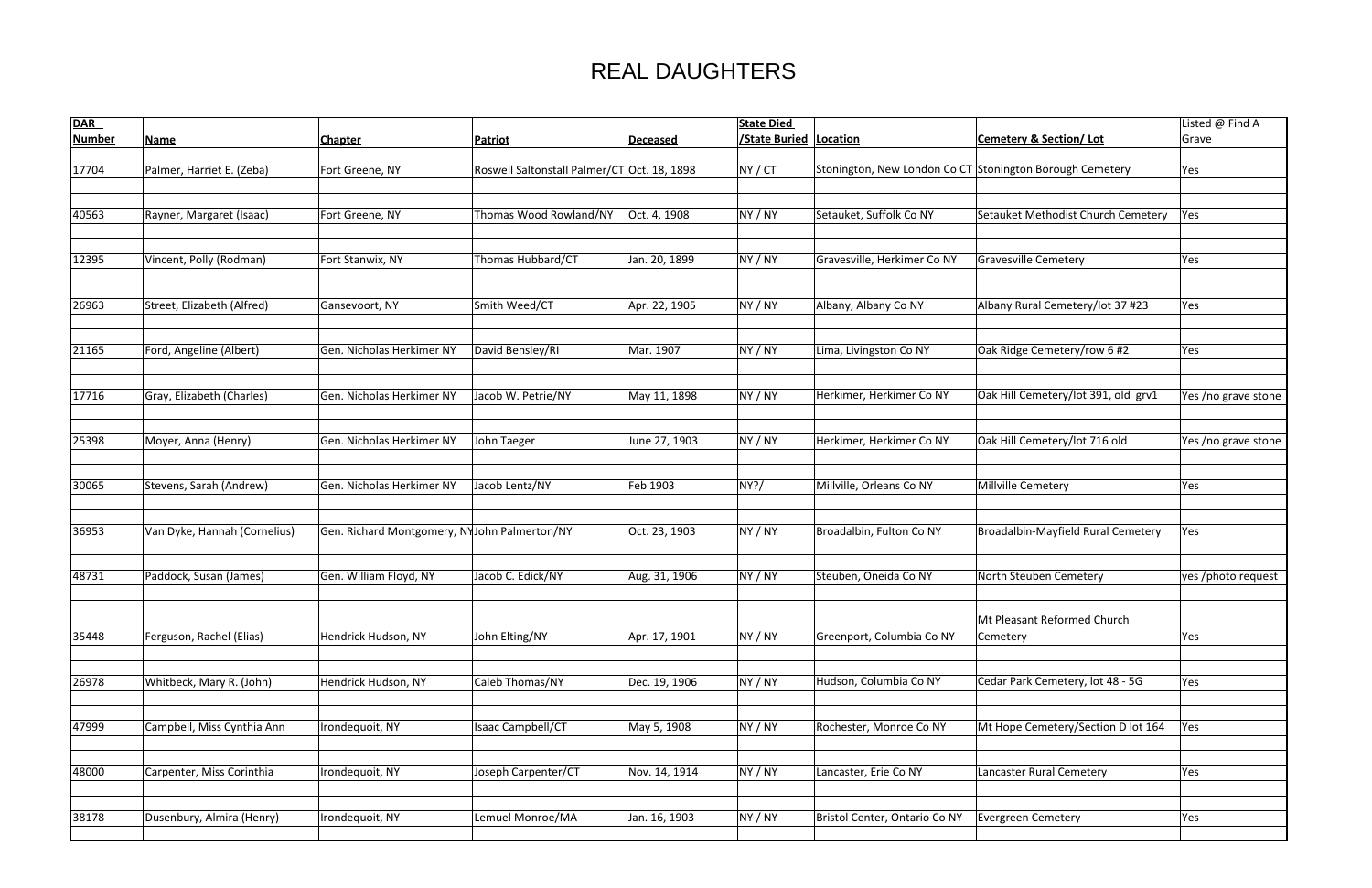| <b>DAR</b>    |                             |                       |                        |                 | <b>State Died</b> |                                                |                                     | Listed @ Find A    |
|---------------|-----------------------------|-----------------------|------------------------|-----------------|-------------------|------------------------------------------------|-------------------------------------|--------------------|
| <b>Number</b> | <b>Name</b>                 | <b>Chapter</b>        | Patriot                | <b>Deceased</b> | /State Buried     | Location                                       | <b>Cemetery &amp; Section/Lot</b>   | Grave              |
| 43179         | Goler, Sarah H. (Louis)     | Irondequoit, NY       | Charles Keyes/MA       | Dec. 11, 1914   | NY / NY           | Maspeth, Queens Co NY                          | Mt Olivet Cemetery                  | Yes                |
|               |                             |                       |                        |                 |                   |                                                |                                     |                    |
|               |                             |                       |                        |                 |                   |                                                |                                     |                    |
| 35454         | Horton, Mary (Charles)      | Irondequoit, NY       | Alexander Millener/NY  | Apr. 15, 1904   | NY / NY           | Rochester, Monroe Co NY                        | Mt Hope Cemetery / Section S        | Yes                |
|               |                             |                       |                        |                 |                   |                                                |                                     |                    |
| 48002         | Hovey, Margaret (John)      | Irondequoit, NY       | Freeman Judd/CT        | Sept. 23, 1909  | NY / NY           | Lockport, Niagara Co NY                        | Cold Springs Cemetery               | Yes                |
|               |                             |                       |                        |                 |                   |                                                |                                     |                    |
|               |                             |                       |                        |                 |                   |                                                |                                     |                    |
| 1138          | Pitkin, Louisa L. (William) | Irondequoit, NY       | Nathaniel Rochester/NC | July 2, 1903    | NY / NY           | Rochester, Monroe Co NY                        | Mt Hope Cemetery/Section G          | Yes                |
|               |                             |                       |                        |                 |                   |                                                |                                     |                    |
|               |                             |                       |                        |                 |                   |                                                |                                     |                    |
| 43658         | Smith, Matilda (Socrates)   | Irondequoit, NY       | William Markham/NH     | Sept. 22, 1903  | NY / NY           | Rush, Monroe Co NY                             | Pine Hill Cemetery                  | Yes                |
|               |                             |                       |                        |                 |                   |                                                |                                     |                    |
|               |                             |                       |                        |                 |                   | Madison Center, Madison Co                     |                                     |                    |
| 25460         | Blair, Miss Janette         | James Madison, NY     | Seth Blair/MA          | June 28, 1913   | NY / NY           | NΥ                                             | Madison Center Cemetery             | Yes                |
|               |                             |                       |                        |                 |                   |                                                |                                     |                    |
|               |                             |                       |                        |                 |                   |                                                |                                     |                    |
|               |                             |                       |                        |                 |                   |                                                |                                     |                    |
| 6259          | Hall, Maria (James)         | Jamestown, NY         | Ebenezer Cheney Jr./MA | Jan. 17, 1903   | NY / NY           | Jamestown, Chautauqua Co NY Lake View Cemetery |                                     | Yes                |
|               |                             |                       |                        |                 |                   |                                                |                                     |                    |
|               |                             |                       |                        |                 |                   |                                                |                                     |                    |
| 22879         | Baker, Martha (Joseph)      | LeRay de Chaumont, NY | Samuel Shelley/CT      | Apr. 23, 1905   | MO / MO           | St Louis City, St Louis MO                     | Bellefontaine Cemetery              | Yes                |
|               |                             |                       |                        |                 |                   |                                                |                                     |                    |
| 20554         | Burnett, Asenath (David)    | LeRay de Chaumont, NY | Uriel Moseley/CT       | Oct. 24, 1901   | NY / NY           | Cape Vincent, Jefferson Co NY                  | Riverside Cemetery / Plot 20- Lot 1 | Yes                |
|               |                             |                       |                        |                 |                   |                                                |                                     |                    |
|               |                             |                       |                        |                 |                   |                                                |                                     |                    |
| 59420         | Cook, Susan (Hial)          | LeRay de Chaumont, NY | Isaac Hurd/CT          | Nov. 3, 1910    | NY / NY           | Clayton, Jefferson Co NY                       | Clayton Village Cemetery            | Yes                |
|               |                             |                       |                        |                 |                   |                                                |                                     |                    |
|               |                             |                       |                        |                 |                   |                                                |                                     |                    |
| 30976         | Ford, Ann Eliza (Alexander) | LeRay de Chaumont, NY | John Walter/NY         | Feb. 21, 1905   | NY / NY           | <b>Orleans Four Corners NY</b>                 | Orleans Four Corners Cemetery       | Yes/no gravestone  |
|               |                             |                       |                        |                 |                   |                                                |                                     |                    |
| 15189         | Holly, Elizabeth (Numon)    | LeRay de Chaumont, NY | Henry Hatevil Fall/MA  | July 4, 1897    | NY / NY           | Ellisburg, Jefferson Co NY                     | Giddingsville Cemetery              | Yes                |
|               |                             |                       |                        |                 |                   |                                                |                                     |                    |
|               |                             |                       |                        |                 |                   |                                                |                                     |                    |
| 22882         | Newman, Sally (Aaron)       | LeRay de Chaumont, NY | Jesse Davis/MA         | June 15, 1901   | NY / NY           | Plessis, Jefferson Co NY                       | <b>Brookside Cemetery</b>           | Yes                |
|               |                             |                       |                        |                 |                   |                                                |                                     |                    |
|               |                             |                       |                        |                 |                   |                                                |                                     |                    |
| 22880         | Pierce, Marietta (DeForest) | LeRay de Chaumont, NY | Samuel Shelley/CT      | Feb. 13, 1899   | NY / NY           | Brownville, Jefferson Co NY                    | Dexter Cemetery                     | Yes                |
|               |                             |                       |                        |                 |                   |                                                |                                     |                    |
| 22881         | Shelley, Miss Rebecca J.    | LeRay de Chaumont, NY | Samuel Shelley/CT      | May 7, 1899     | NY / NY           | Brownville, Jefferson Co NY                    | Dexter Cemetery                     | yes /photo request |
|               |                             |                       |                        |                 |                   |                                                |                                     |                    |
|               |                             |                       |                        |                 |                   |                                                |                                     |                    |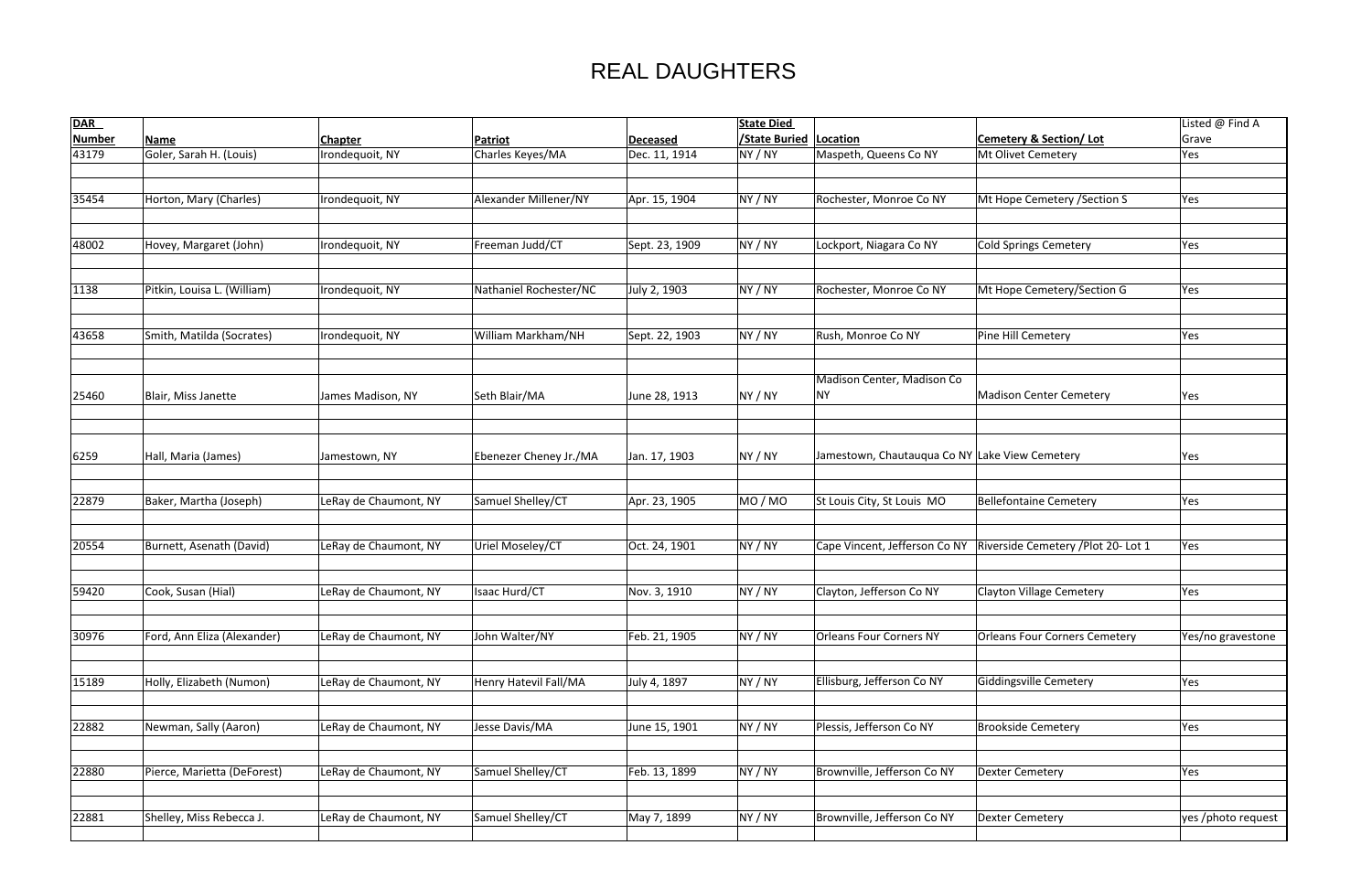| <b>DAR</b>    |                                 |                       |                         |                 | <b>State Died</b>   |                                          |                                             | Listed @ Find A    |
|---------------|---------------------------------|-----------------------|-------------------------|-----------------|---------------------|------------------------------------------|---------------------------------------------|--------------------|
| <b>Number</b> | <b>Name</b>                     | <b>Chapter</b>        | <b>Patriot</b>          | <b>Deceased</b> | <b>State Buried</b> | Location                                 | <b>Cemetery &amp; Section/Lot</b>           | Grave              |
|               |                                 |                       |                         |                 |                     | <b>Pierrepont Manor Village</b>          |                                             |                    |
| 17138         | Tifft, Luzina Hartness (Thomas) | LeRay de Chaumont, NY | Thomas Worden/MA        | Mar. 16, 1897   | NY / NY             | Ellisburg, Jefferson Co NY               | <b>Pierrepont Manor Cemetery</b>            | yes /photo request |
|               |                                 |                       |                         |                 |                     |                                          |                                             |                    |
|               |                                 |                       |                         |                 |                     |                                          |                                             |                    |
|               |                                 | Mahwenawasigh, NY     |                         |                 |                     |                                          | <b>Poughkeepsie Rual Cemetery Section P</b> |                    |
| 21188         | Chambers, Sarah E. (Cornelius)  |                       | John DeWitt/NY          | Nov. 30, 1900   | NY / NY             | Poughkeepsie, Dutchess Co NY / lot 16 #3 |                                             | Yes                |
|               |                                 |                       |                         |                 |                     |                                          |                                             |                    |
|               |                                 |                       |                         |                 |                     | New Hackensack, Dutchess Co              |                                             |                    |
| 19410         | Clump, Rachel (Samuel)          | Mahwenawasigh, NY     | Adrian Covenhoven/NY    | Sept. 23, 1897  | NY / NY             | <b>NY</b>                                | Reformed Dutch Churchyard                   | Yes                |
|               |                                 |                       |                         |                 |                     |                                          |                                             |                    |
|               |                                 |                       |                         |                 |                     |                                          |                                             |                    |
|               | Manwaring, Martha Ter Boss      |                       |                         |                 |                     |                                          |                                             |                    |
| 27820         | (John)                          | Member at Large, NY   | Henry Bush/NY           | Dec. 24, 1899   | NY / NY             | Milton, Uster Co NY                      | United Methodist Cemetery                   | Yes                |
|               |                                 |                       |                         |                 |                     |                                          |                                             |                    |
| 45472         | Horton, Sarah J. (William)      | Melzingah, NY         | Henry Entrott/MA        | May 5, 1904     | NY / NY             | Phillipstown, Putnam Co NY               | North Highlands Cemetery                    | Yes                |
|               |                                 |                       |                         |                 |                     |                                          |                                             |                    |
|               |                                 |                       |                         |                 |                     |                                          |                                             |                    |
|               |                                 |                       |                         |                 |                     |                                          | <b>First Presbyterian Church</b>            |                    |
| 29612         | Going, Elvira (James)           | Mohawk Valley, NY     | <b>Bildad Wright/MA</b> | June 17, 1900   | NY / NY             | Lewiston, Niagara Co NY                  | Cemetery/Row W                              | Yes                |
|               |                                 |                       |                         |                 |                     |                                          |                                             |                    |
|               |                                 |                       |                         |                 |                     |                                          |                                             |                    |
| 28667         | Hamlin, Sarah J. (Chauncey)     | Mohawk Valley, NY     | Daniel Warren/MA        | Feb. 1, 1901    | NY/NY               | Madison, Madison Co NY                   | <b>Indian Opening Cemetery</b>              | Yes                |
|               |                                 |                       |                         |                 |                     |                                          |                                             |                    |
| 28668         | Henry, Lydia M. (Otis)          | Mohawk Valley, NY     | Jeremiah Purdy/NY       | Mar. 29, 1925   | NY / NY             | Poolville, Madison Co NY                 | Poolville Cemetery                          | Yes                |
|               |                                 |                       |                         |                 |                     |                                          |                                             |                    |
|               |                                 |                       |                         |                 |                     |                                          |                                             |                    |
| 29161         | Palmiter, Phoebe M. (Russell)   | Mohawk Valley, NY     | Jonathan Wooley/NH      | Apr. 25, 1911   | NY / NY             | Brookfield, Madison Co NY                | <b>Brookfield Rural Cemetery</b>            | Yes                |
|               |                                 |                       |                         |                 |                     |                                          |                                             |                    |
|               |                                 |                       |                         |                 |                     |                                          |                                             |                    |
| 28669         | Shepardson, Esther (Hubbard)    | Mohawk Valley, NY     | Jeremiah Purdy/NY       | Feb. 28, 1920   | NY / NY             | Poolville, Madison Co NY                 | Poolville Cemetery                          | Yes                |
|               |                                 |                       |                         |                 |                     |                                          |                                             |                    |
|               |                                 |                       |                         |                 |                     | Magnolia Springs, Chautauqua             |                                             |                    |
| 28195         | Whitney, Adeline (Richard)      | Mohawk Valley, NY     | Nehemiah Jones/MA       | May 14, 1900    | NY / NY             | Co NY                                    | Magnolia Cemetery                           | Yes                |
|               |                                 |                       |                         |                 |                     |                                          |                                             |                    |
|               |                                 |                       |                         |                 |                     |                                          |                                             |                    |
| 28670         | Works, Miss Eliza               | Mohawk Valley, NY     | Samuel Works/NH         | Nov. 21, 1899   | NY / NY             | Henrietta, Monroe Co NY                  | <b>Maplewood Cemetery</b>                   | Yes                |
|               |                                 |                       |                         |                 |                     |                                          |                                             |                    |
|               |                                 |                       |                         |                 |                     |                                          |                                             |                    |
|               |                                 |                       |                         |                 |                     |                                          | Green - Wood Cemetery, lot 13130            |                    |
| 374           | Doremus, Estelle E. (Ogden)     | New York City, NY     | Hubbard Skidmore/NY     | May 21, 1905    | NY / NY             | Brooklyn, Kings Co NY                    | Section 36                                  | Yes                |
|               |                                 |                       |                         |                 |                     |                                          |                                             |                    |
|               |                                 |                       |                         |                 |                     |                                          |                                             |                    |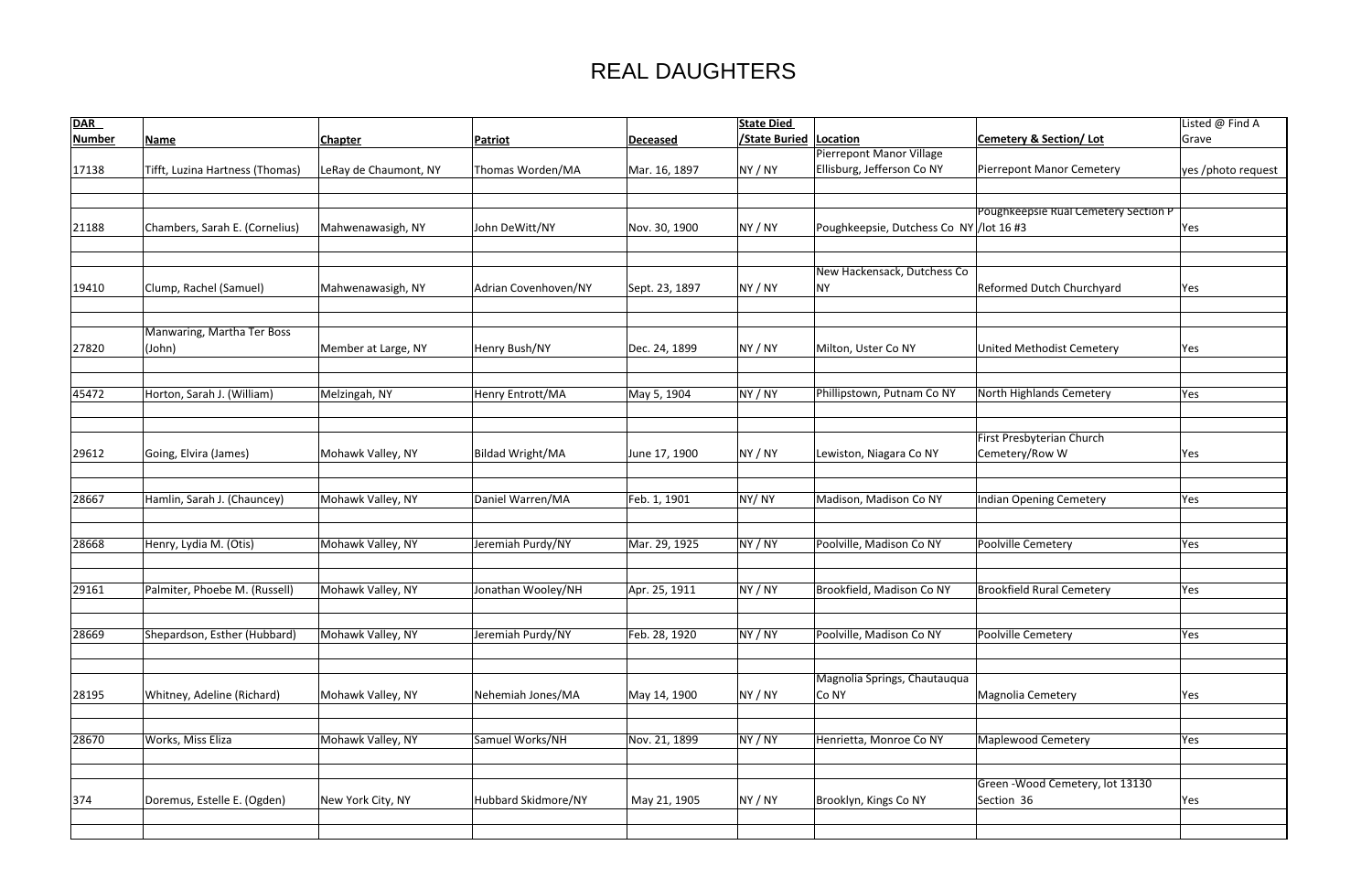| <b>DAR</b>    |                              |                      |                              |                 | <b>State Died</b>             |                             |                                             | Listed @ Find A |
|---------------|------------------------------|----------------------|------------------------------|-----------------|-------------------------------|-----------------------------|---------------------------------------------|-----------------|
| <b>Number</b> | <b>Name</b>                  | <b>Chapter</b>       | <b>Patriot</b>               | <b>Deceased</b> | <b>/State Buried Location</b> |                             | <b>Cemetery &amp; Section/Lot</b>           | Grave           |
|               |                              |                      |                              |                 |                               | East Orleans, Barnstable Co |                                             |                 |
| 24843         | Higgins, Seville (Lot)       | Olean, NY            | Isaac Snow/MA                | Apr. 5, 1900    | MA / MA                       | MA                          | Orleans Cemetery, lot 104 -old section  Yes |                 |
|               |                              |                      |                              |                 |                               |                             |                                             |                 |
|               |                              |                      |                              |                 |                               |                             |                                             |                 |
| 56558         | Parker, Mary Ward (Ezekiel)  | Olean, NY            | Samuel Winchester/MA         | Mar. 23, 1910   | PA/PA                         | Beaverdam, Erie Co PA       | Lawn Cemetery of Beaverdam                  | Yes             |
|               |                              |                      |                              |                 |                               |                             |                                             |                 |
|               |                              |                      |                              |                 |                               |                             |                                             |                 |
| 26202         | Stone, Caroline (Eli)        | Olean, NY            | Ebenezer Reed/CT             | Jan. 21, 1923   | MT/MT                         | Shelby, Toole Co MT         | Shelby Cemetery                             | Yes             |
|               |                              |                      |                              |                 |                               |                             |                                             |                 |
|               |                              |                      |                              |                 |                               |                             |                                             |                 |
|               |                              |                      |                              |                 |                               | White Creek, Washington Co  |                                             |                 |
| 56045         | Fish, Lucinda (Alvin)        | Ondawa-Cambridge, NY | Isaac Fowler/NY              | Mar. 14, 1912   | NY / NY                       | <b>NY</b>                   | <b>Waites Corner Cemetery</b>               | Yes             |
|               |                              |                      |                              |                 |                               |                             |                                             |                 |
| 193680        | Holbrook, Frances W. (Ancel) | Oneonta, NY          | James Brown/MA               | Dec. 6, 1930    | NY / NY                       | Oneonta, Otsego Co NY       | Oneonta Plains Cemetery                     | Yes             |
|               |                              |                      |                              |                 |                               |                             |                                             |                 |
|               |                              |                      |                              |                 |                               |                             |                                             |                 |
| 61360         | Case, Sophronia (George)     | Onondaga, NY         | Jacob Shaver/NY              | Jan. 18, 1915   | NY / NY                       | Chittenango, Madison Co NY  | Oakwood Cemetery                            | Yes             |
|               |                              |                      |                              |                 |                               |                             |                                             |                 |
|               |                              |                      |                              |                 |                               |                             |                                             |                 |
| 25854         | Hargin, Mary C. (Charles)    | Onondaga, NY         | John Ellis/MA                | Oct. 7, 1909    | NY / NY                       | Syracuse, Onondaga Co NY    | Oakwood Cemetery, Section 42-lot 5          | Yes             |
|               |                              |                      |                              |                 |                               |                             |                                             |                 |
|               |                              |                      |                              |                 |                               |                             |                                             |                 |
|               |                              |                      |                              |                 |                               |                             |                                             |                 |
|               |                              |                      |                              |                 |                               |                             |                                             |                 |
| 24838         | Hubbell, Mary (Ferris)       | Onondaga, NY         | Charles Warner/CT            | Sept. 1898      | NY / NY                       | Syracuse, Onondaga Co NY    | Oakwood Cemetery, Section 22-lot 66         | Yes             |
|               |                              |                      |                              |                 |                               |                             |                                             |                 |
| 31737         | Rockwell, Jerusha (Alfred)   | Onondaga, NY         | John B. Taylor/MA            | Oct. 21, 1901   | NY / NY                       | Marcellus, Onondaga Co NY   | Old Marcellus Cemetery                      |                 |
|               |                              |                      |                              |                 |                               |                             |                                             | Yes             |
|               |                              |                      |                              |                 |                               |                             |                                             |                 |
| 16407         | Childs, Abigail (Thomas)     |                      | Joseph Young/CT              |                 |                               | Cazenovia, Madison Co NY    | <b>Evergreen Cemetery</b>                   | Yes             |
|               |                              | Owahgena, NY         |                              | May 4, 1898     | NY / NY                       |                             |                                             |                 |
|               |                              |                      |                              |                 |                               |                             |                                             |                 |
| 9794          |                              |                      | Isaiah Gridley/PA            |                 | NY / NY                       | Cazenovia, Madison Co NY    | <b>Evergreen Cemetery</b>                   |                 |
|               | Gridley, Miss Sarah          | Owaghena, NY         |                              | Mar. 29, 1903   |                               |                             |                                             | Yes             |
|               |                              |                      |                              |                 |                               |                             |                                             |                 |
| 33012         | Maples, Ruth (Charles)       | Patterson, NY        | Luther Barney/CT             | Feb. 27, 1901   | ? / NY                        | Ellicott, Chautauqua Co NY  | Fluvanna Cemetery                           | Yes             |
|               |                              |                      |                              |                 |                               |                             |                                             |                 |
|               |                              |                      |                              |                 |                               |                             |                                             |                 |
| 27793         | Burnett, Lavina (Charles)    | Philip Schuyler, NY  | <b>Eliphalet Sweeting/MA</b> | Feb. 2, 1902    | NY / NY                       | Clayville, Onieda Co NY     | Sauquoit Valley Cemetery                    | Yes             |
|               |                              |                      |                              |                 |                               |                             |                                             |                 |
|               |                              |                      |                              |                 |                               |                             |                                             |                 |
|               |                              |                      |                              |                 |                               | North Granville, Washington |                                             |                 |
| 71009         | Northup, Amanda (George)     |                      | Benjamin Ward/MA             |                 | ? / NY                        | Co NY                       | North Granville Cemetery                    |                 |
|               |                              | Saratoga, NY         |                              | Apr. 29, 1920   |                               |                             |                                             | Yes             |
|               |                              |                      |                              |                 |                               |                             |                                             |                 |
|               |                              |                      |                              |                 | ? / NY                        | Geneva, Ontario Co NY       | Glenwood Cemetery /old part                 |                 |
| 63725         | Loomis, Miss Cordelia C.     | Seneca, NY           | Jerome Loomis/CT             | Jan. 27, 1909   |                               |                             |                                             | Yes             |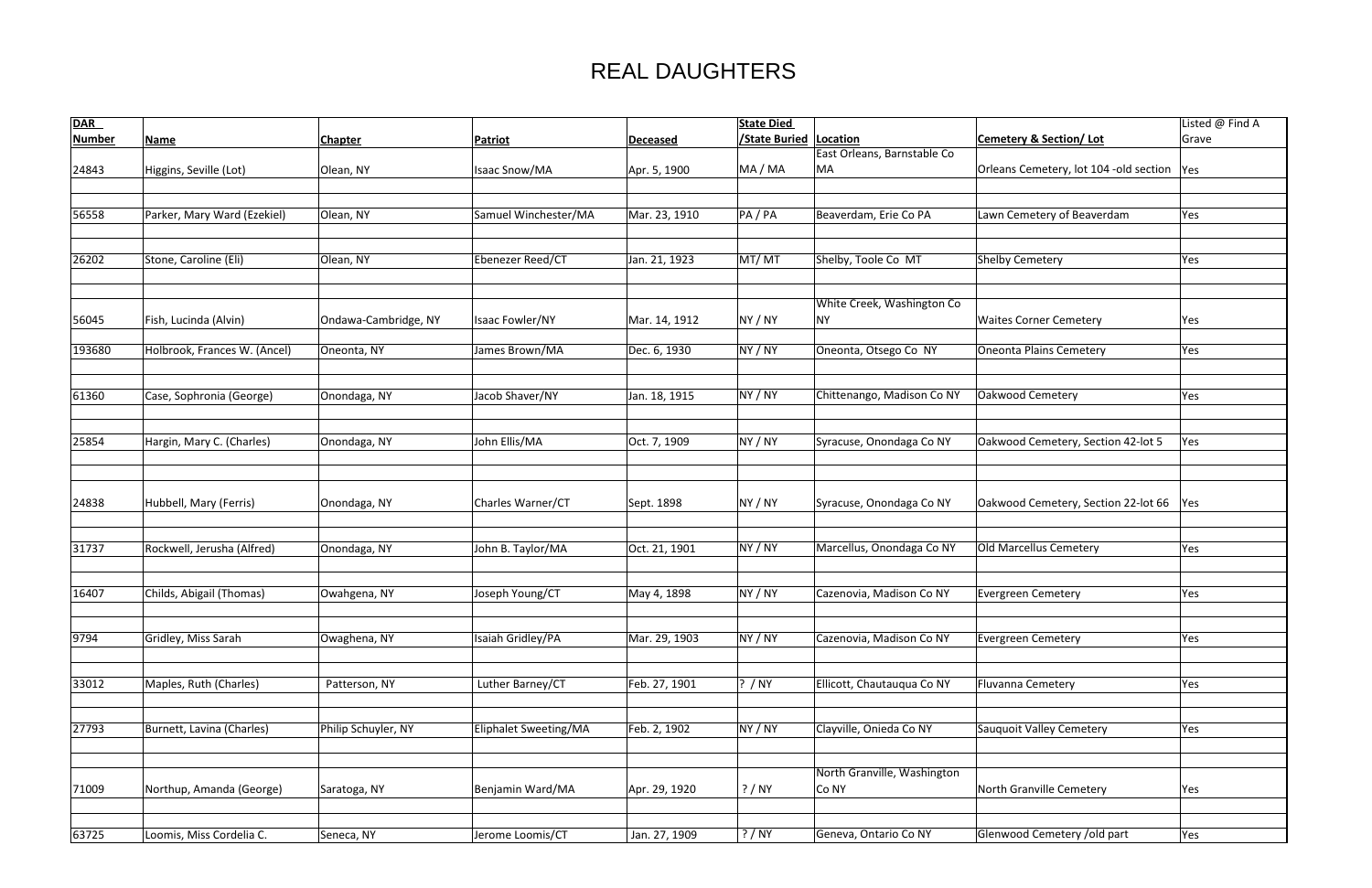| <b>DAR</b>    |                                                   |                             |                        |                 | <b>State Died</b>             |                            |                                                                      | Listed @ Find A   |
|---------------|---------------------------------------------------|-----------------------------|------------------------|-----------------|-------------------------------|----------------------------|----------------------------------------------------------------------|-------------------|
| <b>Number</b> | <b>Name</b>                                       | <b>Chapter</b>              | <b>Patriot</b>         | <b>Deceased</b> | <b>/State Buried Location</b> |                            | <b>Cemetery &amp; Section/Lot</b>                                    | Grave             |
| 48783         | Colgrove, Mrs. Phebe Ann (Erastas Tioughnioga, NY |                             | Philemon Tiffany/CT    | Feb. 28, 1909   | NY / NY                       | McLean, Tompkins Co NY     | <b>McLean Cemetery</b>                                               | Yes               |
| 72417         | Copley, Sarah A. (Nathaniel)                      | Tuscarora, NY               | Eli Seely/NY           | Apr. 24, 1909   | ? / NY                        | Bainbridge, Chenango Co NY | St Peters Church Yard                                                | Yes               |
|               |                                                   |                             |                        |                 |                               |                            |                                                                      |                   |
| 125370        | Dean, Jane (Oliver)                               | Tuscarora, NY               | Jonathon Squire Jr./CT | Nov. 28, 1929   | NY / NY                       | Binghamton, Broome Co NY   | <b>Glenwood Cemetery</b>                                             | Yes               |
| 19937         | Gifford, Clara / Clarissa (William)               | Tuscarora, NY               | Benjamin Jones/CT      | Nov. 1, 1911    | NY / NY                       | Johnson City, Broome Co NY | Floral Park Cemetery/Section E, lot 47                               | Yes               |
| 70107         | Hoyt, Mary C. (Henry)                             | Tuscarora, NY               | Thomas Shattuck/NY     | Dec. 17, 1911   | NY / NY                       | Green, Chenango Co NY      | Sylvan Lawn Cemetery                                                 | Yes               |
| 9736          | Woodruff, Louisa Rachel (Levi)                    | Tuscarora, NY               | Joseph Thompson/CT     | June 24, 1903   | ? / NY                        | Binghamton, Broome Co NY   | Spring Forest Cemetery/Section B, plot<br>62                         | Yes               |
| 20020         | Thompson, Eliza (Andrew)                          | Willards Mountain, NY       | Simon Stevens Jr./CT   | Sept. 17, 1910  | NY / NY                       |                            | Greenwich, Washington Co NY Greenwich Cemetery/Section H, lot 27 Yes |                   |
|               |                                                   |                             |                        |                 |                               |                            |                                                                      |                   |
| 22504         | Clark, Caroline (William)                         | Faith Trumbull, CT          | Elisha Way/CT          | May 12, 1902    | NY / NY                       | Mendon, Monroe Co NY       | <b>Mendon Cemetery</b>                                               | Yes               |
| 19044         | Starr, Abbyline (Nicholas)                        | Fanny Ledyard, CT           | Solomon Tift/RI        | Dec. 19, 1901   | NY / NY                       | McGraw, Cortland Co NY     | <b>McGraw Rural Cemetery</b>                                         | Yes               |
| 13201         | Hubbell, Caroline (Harvey)                        | Mary Silliman, CT           | William Pinto/CT       | Oct. 22, 1905   | ? / NY                        | Brooklyn, Kings Co NY      | Green-Wood Cemetery                                                  | Yes               |
| 46594         | Miller, Rheua (William)                           | Milicent Porter, CT         | Seth Webb/CT           | Mar. 9, 1908    | NY / NY                       | Bronx, Bronx Co NY         | <b>Woodlawn Cemetery</b>                                             | Yes               |
| 13147         | Pierce, Florilla (Reuben)                         | Ruth Wyllys, CT             | Benjamin Swetland/MA   | June 20, 1905   | NY / NY                       | Honeoye, Ontario Co NY     | North Bloomfield Cemetery                                            | Yes               |
| 24472         | Warren, Nancy Ann (Isaac)                         | Stamford, CT                | Elisha Gifford/NY      | June 11, 1906   | NY/NY                         | Cold Spring, Putnam Co NY  | <b>Cold Spring Cemetery</b>                                          | Yes               |
| 13197         | Finch, Elizabeth (James)                          | Susan Carrington Clarke, CT | John McAlpine/NY       | Sept. 9, 1903   | NY / NY                       | Lyons, Wayne Co NY         | Elmwood Cemetery, Section J/lot 42                                   | Yes/no gravestone |
| 21905         | Gainfort, Phebe (William)                         | Susan Carrington Clarke, CT | Jabez Rockwell/CT      | Dec. 9, 1906    | NY / NY                       | Port Jervis, Orange Co NY  | Laurel Grove Cemetery, Section B/lot<br>72                           | Yes               |

|                                        | Listed @ Find A   |
|----------------------------------------|-------------------|
| <b>Cemetery &amp; Section/Lot</b>      | Grave             |
| McLean Cemetery                        | Yes               |
|                                        |                   |
|                                        |                   |
| St Peters Church Yard                  | Yes               |
|                                        |                   |
|                                        |                   |
| Glenwood Cemetery                      | Yes               |
|                                        |                   |
|                                        |                   |
| Floral Park Cemetery/Section E, lot 47 | Yes               |
|                                        |                   |
|                                        |                   |
| Sylvan Lawn Cemetery                   | Yes               |
|                                        |                   |
| Spring Forest Cemetery/Section B, plot |                   |
| 62                                     | Yes               |
|                                        |                   |
|                                        |                   |
| Greenwich Cemetery/Section H, lot 27   | Yes               |
|                                        |                   |
|                                        |                   |
| Mendon Cemetery                        | Yes               |
|                                        |                   |
|                                        |                   |
| McGraw Rural Cemetery                  | Yes               |
|                                        |                   |
|                                        |                   |
| Green-Wood Cemetery                    | Yes               |
|                                        |                   |
|                                        |                   |
| <b>Woodlawn Cemetery</b>               | Yes               |
|                                        |                   |
| North Bloomfield Cemetery              | Yes               |
|                                        |                   |
|                                        |                   |
| Cold Spring Cemetery                   | Yes               |
|                                        |                   |
|                                        |                   |
| Elmwood Cemetery, Section J/lot 42     | Yes/no gravestone |
|                                        |                   |
|                                        |                   |
| Laurel Grove Cemetery, Section B/lot   |                   |
| 72                                     | Yes               |
|                                        |                   |